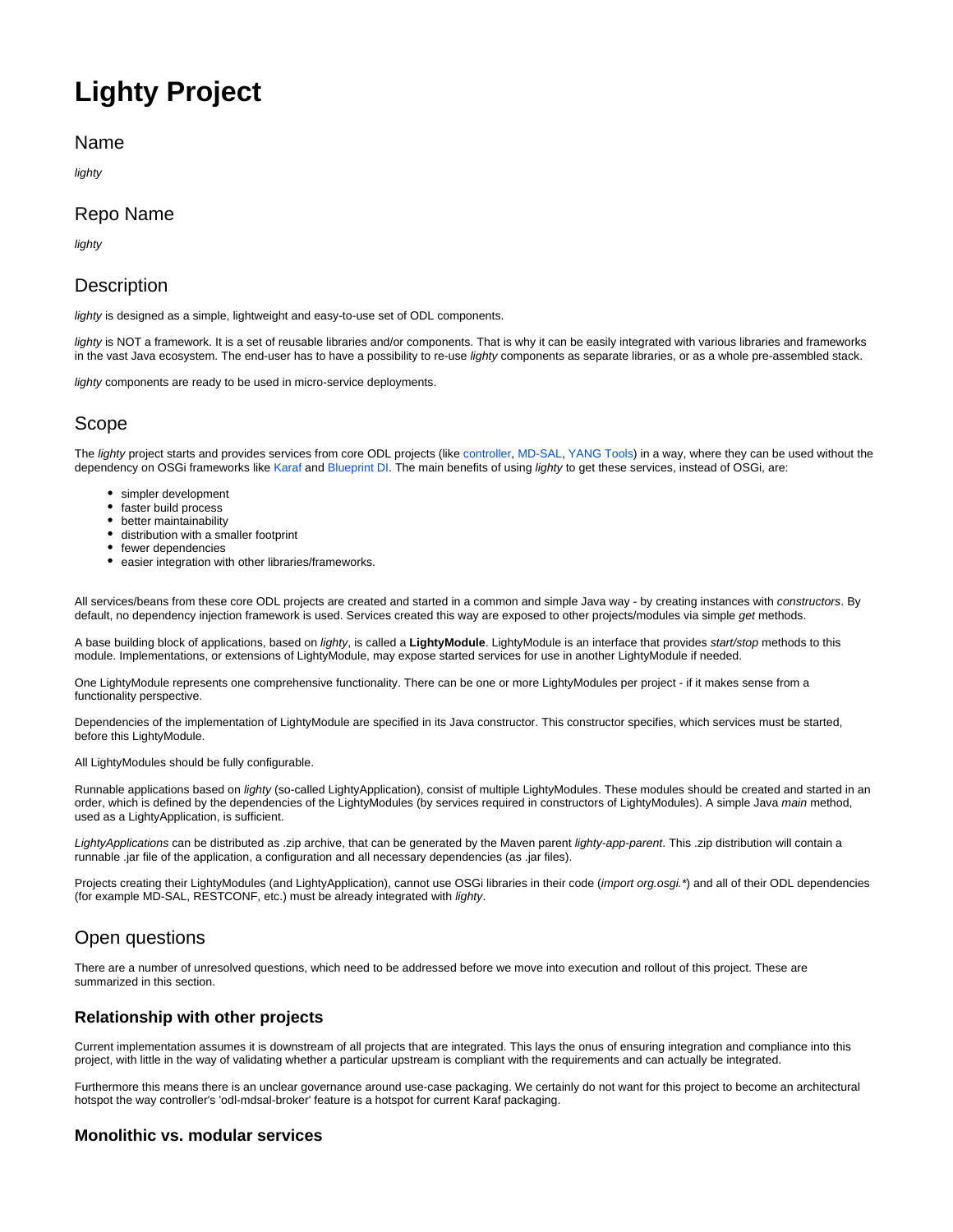Current Lighty approach assumes all services present in odl-mdsal-broker are required for a particular deployment. This is not actually required -- and is perhaps detrimal to actual use cases -- for example there are use cases which do not need Entity Ownership Service, and hence it should be possible to create a use case package without those components. This has a direct tie-in into how services are injected, below.

#### **Dependency Injection**

Current ODL approach is centered around OSGi Service Registry being present, with some amount of leakage from ODL-simple, where there are some JSR250-annotated classes and generated BluePrint bindings. The ODL-simple approach here is to introduce a hard dependency on Guice/Mycila as a replacement for dynamic/BP services. Mycila is a dead project, so any attempt to reuse this approach should re-visit the integration to use an activelymaintained upstream.

The overall approach here need to be well defined, so as not to tie us to a single DI framework, as there is a number of different frameworks available:

- **[Guice,](https://github.com/google/guice/) which is in heavy maintenance mode, possibly restricting our use of JPMS**
- **[JMPS](https://www.oreilly.com/ideas/handling-dependency-injection-using-java9-modularity) itself, which provides ServiceLoader based service injection**
- [Dagger,](https://github.com/google/dagger) which seems to be a thriving project, but has not been triaged for usefulness
- $\bullet$ [Jakarta CDI,](https://www.baeldung.com/java-ee-cdi) which may provide some amount of standardization, especially as we have moved out of the Java 8/9 flux

#### **Dynamic services**

Components leveraging Entity Ownership Service and Cluster Singleton Service have an inherently dynamic lifecycle which, at least in the case of BGPCEP, involves instantiating services in OSGi Service Registry and having components react to them. In the case of BGPCEP this is the case of RIB instance becoming master and Topology Manager starting local node processing. We need to have a solid answer on how to migrate these use cases without having each project sprout their own dynamic lifecycle API/implementation component, as those are bound to be buggy.

#### **Deployment configuration**

A number of our components currently rely on OSGi Config Admin interface to provide deployment-specific 'static' configuration. This configuration would typically be read once during ODL startup although Karaf does have provisions for updating this at runtime. A static wiring component should provide a well-standardized interface, so that individual projects do not end up rolling their own "solution", wreaking havoc to users being able to integrate this ability.

#### **Dynamic configuration**

Some components rely on dynamic configuration, which is typically held in MD-SAL, but there are also separate mechanisms invented to deal with some other requirements -- for example BGPCEP's config-loader components and NETCONF's model side-loading capability. These should be analyzed and strict guidelines on lifecycle should be created, so that interactions with persistence are clearly defined, especially in terms of lifecycle interaction.

#### **CLI integration**

Karaf provides a CLI infrastructure, which is deemed useful for a number of projects. The need for a CLI in cloud-native deployments is to be determined and this item needs to be addressed.

### Resources Committed (developers committed to working)

Samuel Kontriš - [samuel.kontris@pantheon.tech](mailto:samuel.kontris@pantheon.tech) Róbert Varga - [robert.varga@pantheon.tech](mailto:robert.varga@pantheon.tech) Martin Bobák - [martin.bobak@pantheon.tech](mailto:martin.bobak@pantheon.tech) Tejas Nevrekar - [tejas.nevrekar@gmail.com](mailto:tejas.nevrekar@gmail.com) Balaji Varaaraju "bvaadar[@luminanetworks.com"](http://luminanetworks.com) Jamo Luhrsen "jluhrsen[@luminanetworks.com](http://luminanetworks.com)"

## Initial Committers

Samuel Kontriš - [samuel.kontris@pantheon.tech](mailto:samuel.kontris@pantheon.tech) Róbert Varga - [robert.varga@pantheon.tech](mailto:robert.varga@pantheon.tech)

Martin Bobák - [martin.bobak@pantheon.tech](mailto:martin.bobak@pantheon.tech)

# Vendor Neutral

Current codebase - [github.com/PantheonTechnologies/lighty-core](https://github.com/PantheonTechnologies/lighty-core)

License is compatible (Eclipse Public License - v 1.0) and packages will be renamed from io.lighty.\* to org.opendaylighty.lighty.\*